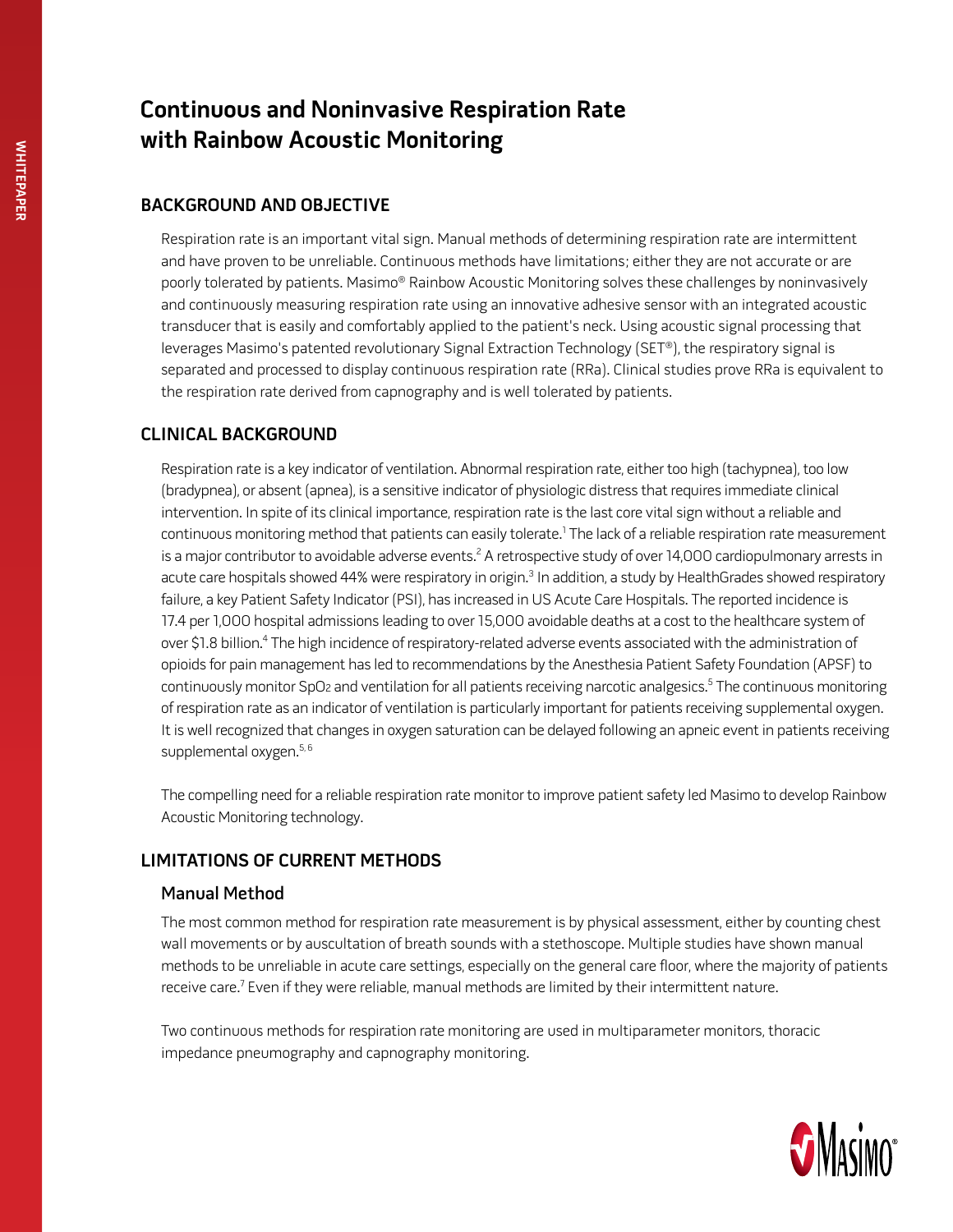#### Thoracic Impedance Pneumography

The thoracic chest wall expands and contracts during the respiratory cycle from which respiration rate can be determined by measuring changes in electrical impedance associated with this movement. Impedance is measured by passing a very small alternating current across the chest via ECG Electrodes placed on either side of the chest that measure changes during the respiratory cycle. The respiration rate is then calculated by the repeated cycle of chest wall expansions and contractions. Monitoring of respiration rate by thoracic impedance is convenient if the patient is already monitored for ECG, but the method is prone to inaccurate readings due to a number of factors including: ECG electrode placement, motion artifact, and physiologic events non-related to respiration rate that causes chest wall movement (e.g. coughing, eating, vocalization, crying).<sup>8, 9</sup> Another significant limitation is insensitivity to obstructive apnea where chest wall movement is often present in the absence of any actual air exchange (obstructive apnea). These limitations have rendered thoracic impedance monitoring for respiration rate unreliable in most acute care settings.

#### Capnography

Continuous end tidal CO2 monitoring with capnography is the standard of care in surgical settings to establish end tracheal intubation. Since intubated patients have a clear respiratory pattern without entrainment of room air, it is easy for the capnometer to report the respiration rate. However, capnometers that continuously monitor ventilation for non-intubated patients require a nasal airway cannula that draws a continuous gas sample for spectrographic measurements within the capnometer. Capnometry measurement of respiration rate is the most frequent technology used by anesthesiologists. This method is sensitive to central, obstructive, and mixed apneas.<sup>10</sup> The primary limitations of continuous respiration rate monitoring by capnometry are low patient tolerance of the nasal cannula and the added nursing workload to respond to dislodged or clogged cannulas during the patient stay.<sup>11</sup> In addition, any entrainment of room air by the sampling cannula can result in erroneous end-tidal values. A PACU study of pediatric patients showed premature cannula dislodgement in 14 out of the 16 patients enrolled in the study.<sup>11</sup>

#### Rainbow Acoustic Monitoring Method

Masimo developed the Rainbow Acoustic Monitoring method for respiration rate (RRa) to overcome the limitations of manual methods and existing continuous monitoring methods, thoracic impedance pneumography and capnography. Rainbow Acoustic Monitoring was designed for ease of use, high patient tolerance, and accuracy in all patient care settings.

The Rainbow Acoustic Sensor detects upper airway acoustical signals produced by the turbulent airflow that occurs during both inhalation and exhalation. Figure 1 is a sample of the acoustic signal and shows several complete breaths, each one characterized by a pair of envelopes, the first during inhalation and the second during exhalation.



Figure 1 - Acoustic signal showing several complete breaths. Note the strength of the breathing envelope in relation to the baseline environmental noise signal.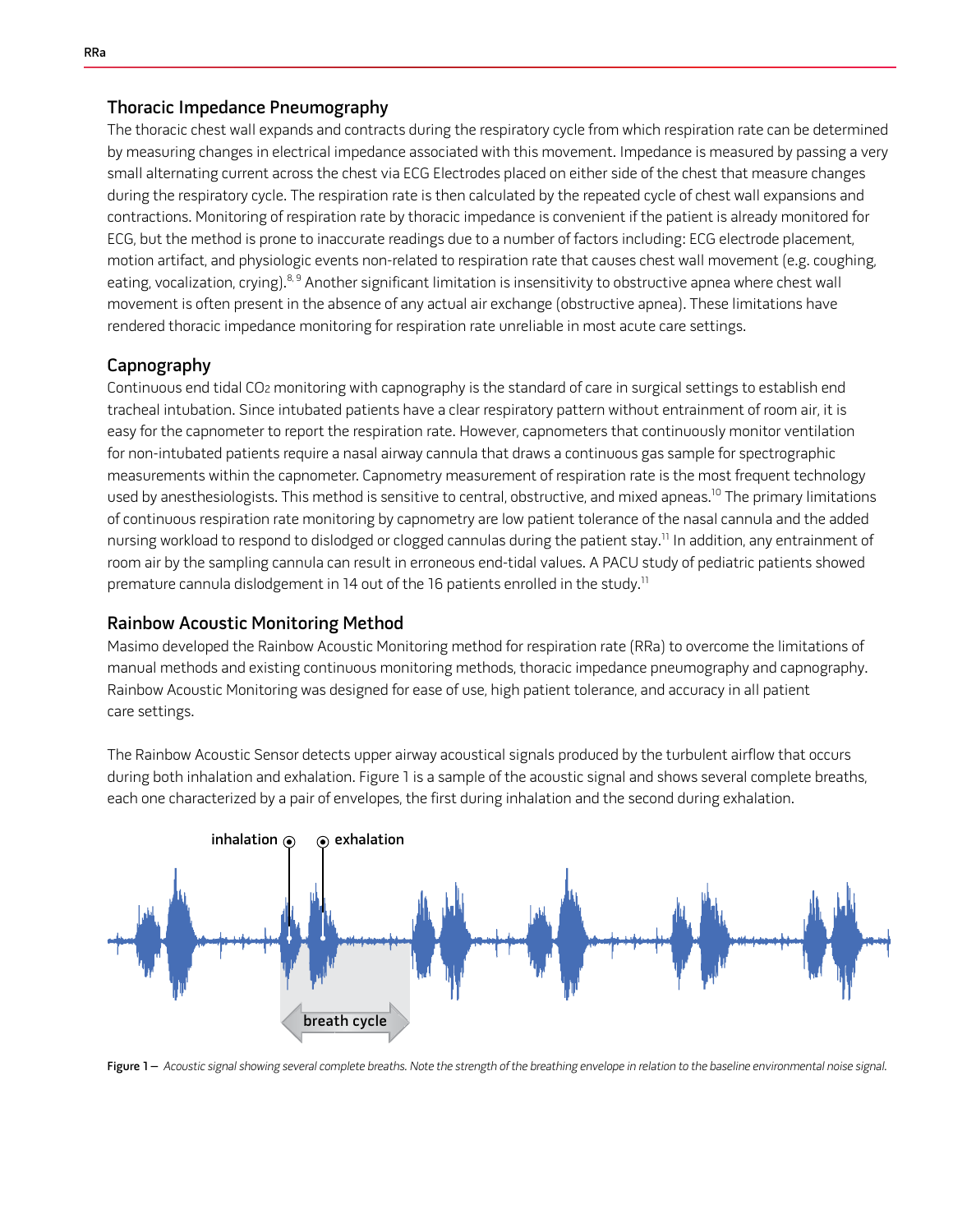The amplitude of the acoustic signal is related to the strength of the breath, sensor placement, and conduction of sound from the trachea through the muscle and skin in the patient's neck to the sensor. The mechanical coupling of the sensor to the body surface helps separate the breathing signal from ambient background noise. Signal processing algorithms convert these acoustic patterns into breath cycles and calculate the respiration rate. Rainbow Acoustic Monitoring algorithms distinguish breath patterns from other biological signals such as carotid pulses, vocalization, coughs, and ambient background noise, as well as respiratory synchronous signals such a snoring or wheezing to produce a reliable measurement. The algorithm constantly measures breath signal strength compared to background noise. When the signal falls below the minimum threshold, as could occur during shallow breathing (hypopnea), the algorithm forces the respiration rate to zero resulting in an alarm condition. The acoustic waveform amplitude is affected by a variety of factors preventing comparisons between patients for other physiologic determinations, however changes within the same patients may indicate relative physiologic changes such as changes in Tidal Volume.

#### **Rainbow Acoustic Monitoring Accuracy**

The respiration rate measurement from Rainbow Acoustic Monitoring was compared against capnography-determined respiration rate in a study of healthy adult volunteers. Simultaneous raw waveform and respiration rate from Rainbow Acoustic Monitoring and capnography devices were collected from 26 subjects. Breaths were annotated for each subject by an independent observer reviewing the time synchronized raw waveforms to establish a reference respiration rate data set. The accuracy of the respiration rate values from Rainbow Acoustic Monitoring and capnography were then determined. Table 1 summarizes the results:

| Table 1 - Accuracy of Rainbow Acoustic Monitoring and Capnography in Normal Subjects |                          |                    |                                     |                                            |  |  |
|--------------------------------------------------------------------------------------|--------------------------|--------------------|-------------------------------------|--------------------------------------------|--|--|
|                                                                                      | <b>Number of Samples</b> | <b>Bias</b> (brpm) | <b>Standard Deviation</b><br>(brpm) | Root Mean Square<br><b>Accuracy</b> (brpm) |  |  |
| <b>Rainbow Acoustic</b><br><b>Monitoring RRa</b>                                     | 21.369                   | 0.18               | 1.31                                | 1.63                                       |  |  |
| Capnography<br>RR.                                                                   | 21.405                   | 0.22               | 1.62                                | 1.63                                       |  |  |

RRa accuracy was similar to capnography respiration rate accuracy, suggesting that Rainbow Acoustic monitoring is equivalent to capnography for measurement of respiration rate.

In a separate study in a short-stay surgical recovery area that specializes in osteotomy patients, 187 manual ascultatory respiration rate measurements from 25 patients were compared to acoustic respiration rate measurements. Patients were routinely prescribed opioids for post surgical pain management. Respiration rates shown in Table 2 ranged from 8 to 36 breaths per minute. Bias, Precision, and ARMS were 0.8, 3.4, and 3.5 breaths per minute (brpm) respectively.

| Table 2 – Accuracy of Rainbow Acoustic Monitoring in Post-Surgical Subjects |                          |                    |                                     |                                            |  |  |
|-----------------------------------------------------------------------------|--------------------------|--------------------|-------------------------------------|--------------------------------------------|--|--|
|                                                                             | <b>Number of Samples</b> | <b>Bias</b> (brpm) | <b>Standard Deviation</b><br>(brom) | Root Mean Square<br><b>Accuracy</b> (brpm) |  |  |
| <b>Rainbow Acoustic</b><br><b>Monitoring RRa</b>                            | 187                      | 0.8                | 3.4                                 | 3.5                                        |  |  |